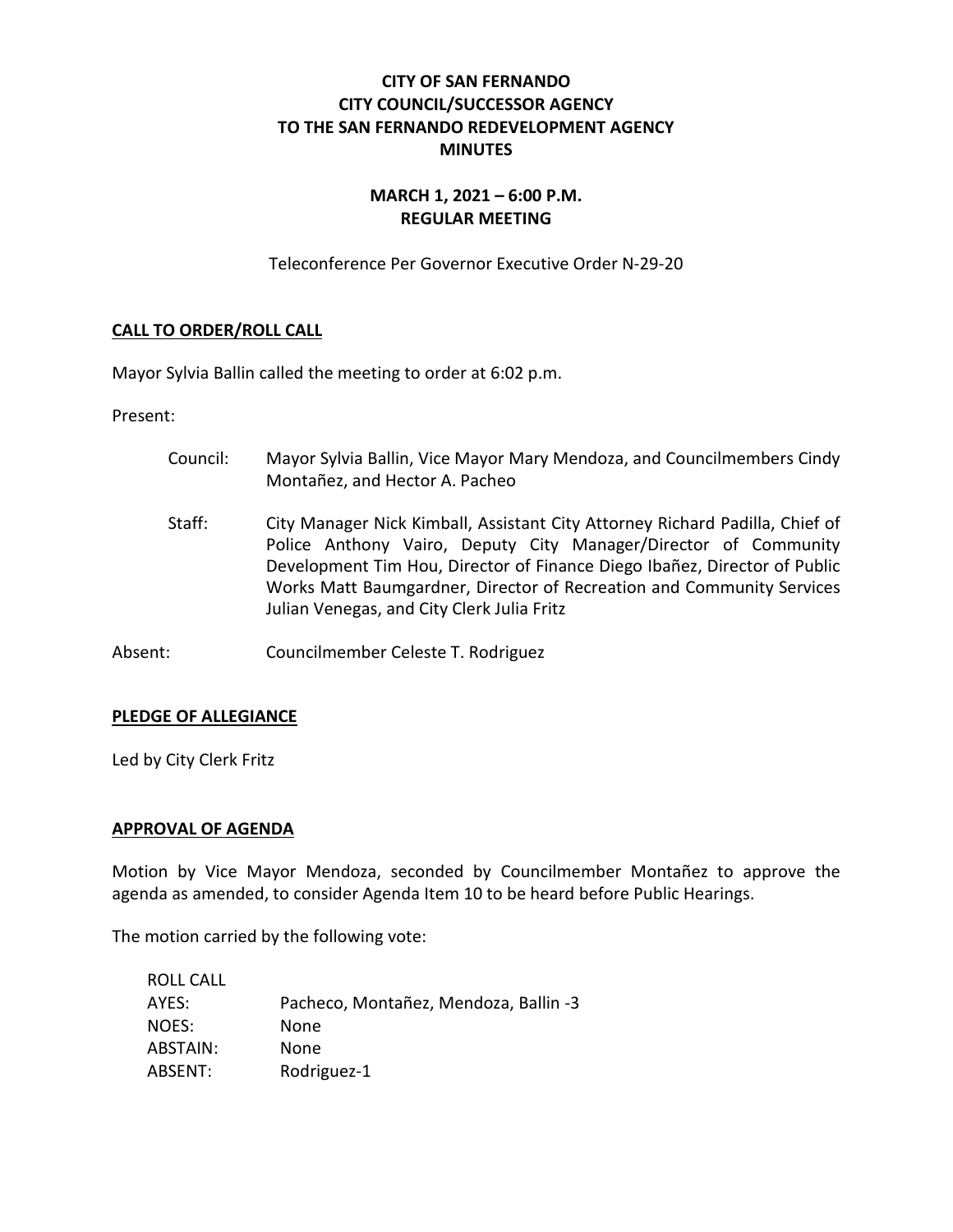### **PRESENTATIONS**

A) PRESENTATION BY CHRISTOPHER MOORE LOCAL GOVERNMENT LIAISON FROM THE CALIFORNIA PUBLIC UTILITIES COMMISSION ON AVAILABLE UTILITY RESOURCES City Manager Nick Kimball

## **PUBLIC STATEMENTS**

City Clerk Fritz read the following public statements submitted:

Liana Stepanyan, San Fernando Library Manager, provided an update on library services.

Darlene Lily, commented on her past employment experience with the Metropalitan Water District.

David Michalko, General Manager of Valencia Heights Water Company in West Covina, stated he is in support of Agenda Item 10.

Reshell Zelaznik, stated her opposition to Agenda Item 10.

Patty Lopez, stated her opposition to Agenda Item 10.

Jennifer Tanner, stated her opposition to Agenda Item 10.

Note: Public comments were received live and is identied by their name if provided or by the callers last 4-digits of the telephone number.

The following expressed concerns regarding Agenda Item 10 and spoke in opposition of Adan Ortega's appointment to serve on the Metropolitan Water District's Board of Directors:

- 1. Martha Rodriguez
- 2. Caller Last 4 digits of telephone number 1888
- 3. Caller Last 4 digits of telephone number 9666
- 4. Caller Last 4 digits of telephone number 0903
- 5. Hans Johnson
- 6. Patty Lopez
- 7. Dallas Fowler
- 8. Caller Last 4 digits of telephone number 7388

The following expressed their support regarding Agenda Item 10 and the appointment of Adan Ortega to serve on the Metropolitan Water District's Board of Directors:

- 1. Sharon
- 2. Scott Houston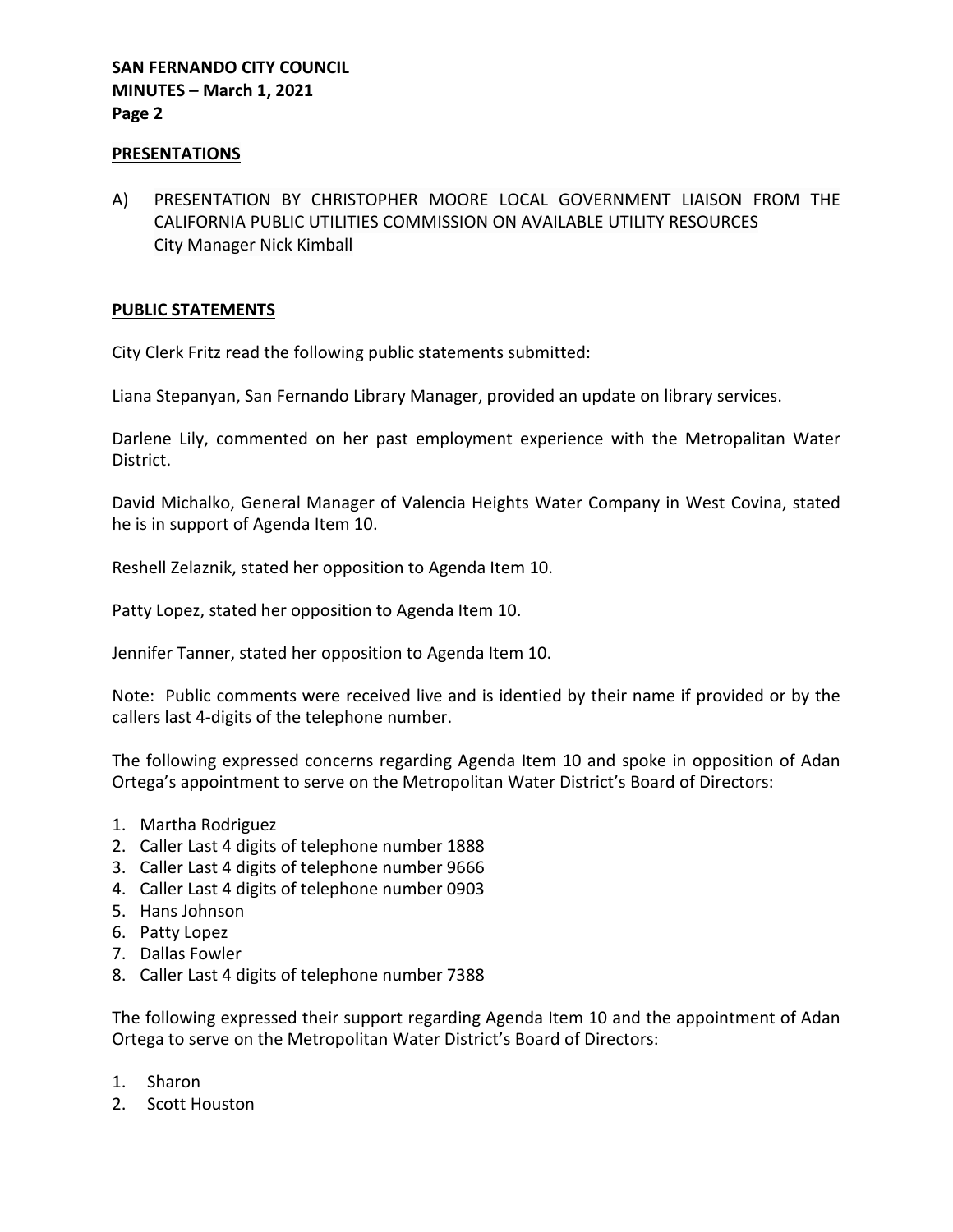- 3. Gina Chavez
- 4. Ellen Mackie
- 5. Laura Garcia
- 6. Allen Shlahan
- 7. Charles Leon
- 8. Eva Muenos

## **CONSENT CALENDAR**

Motion by Councilmember Montañez, seconded by Vice Mayor Mendoza to approve the Consent Calendar Items:

- 1) CONSIDERATION TO APPROVE MINUTES FOR THE FEBRUARY 16, 2021 SPECIAL MEETING
- 2) CONSIDERATION TO ADOPT A RESOLUTION APPROVING THE WARRANT REGISTER
- 3) CONSIDERATION TO APPROVE AN AMENDMENT TO THE PARKING MAINTENANCE AGREEMENT BETWEEN THE CITY AND E.B.F. FOWLER FAMILY, LLC FOR REAL PROPERTY LOCATED AT 800 TRUMAN STREET
- 4) CONSIDERATION TO APPROVE CERTAIN EXECUTIVE ORDERS EXTENDING AND IMPLEMENTING COVID-19 RELIEF PROGRAMS
- 5) CONSIDERATION TO APPROVE AN EXTENSION TO THE MEMORANDUM OF UNDERSTANDING BETWEEN THE SAN FERNANDO PART-TIME EMPLOYEES' BARGAINING UNIT/SERVICE EMPLOYEES' INTERNATIONAL UNION LOCAL 721 AND THE CITY OF SAN FERNANDO
- 6) CONSIDERATION TO APPROVE A PROFESSIONAL SERVICES AGREEMENT WITH EDGESOFT, INC., TO IMPLEMENT PHASE 2 OF THE ONLINE PERMIT COUNTER
- 7) CONSIDERATION TO ADOPT A RESOLUTION AUTHORIZING AND ADOPTING THE CITY'S 2021 FEDERAL TRANSIT ADMINISTRATION TITLE VI PLAN

The motion carried by the following vote:

| ROLL CALL       |                                       |
|-----------------|---------------------------------------|
| AYES:           | Pacheco, Montañez, Mendoza, Ballin -4 |
| NOES:           | None                                  |
| <b>ABSTAIN:</b> | None                                  |
| ABSENT:         | Rodriguez                             |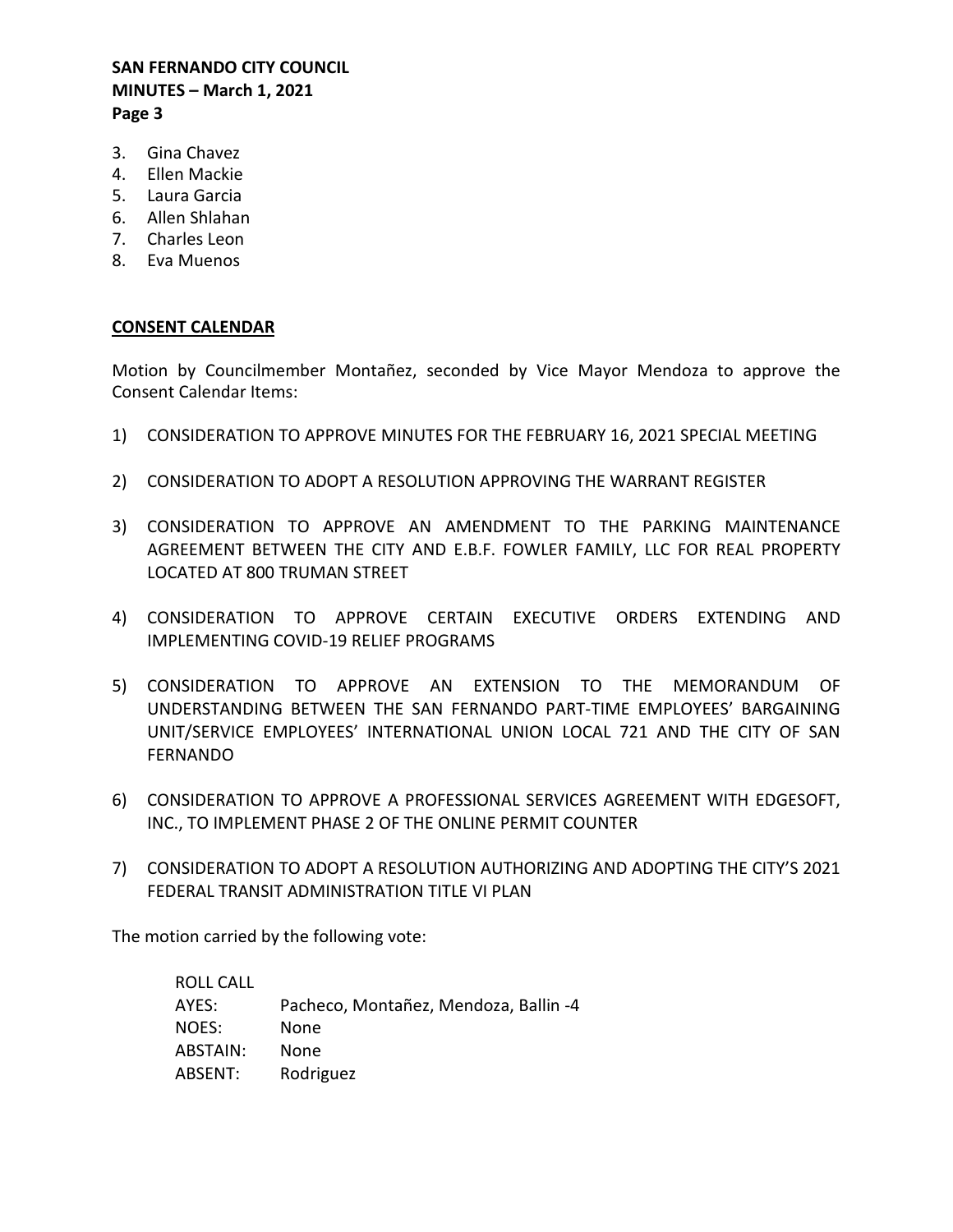Agenda Item No. 10 was heard at this juncture.

10) CONSIDERATION TO ADOPT A RESOLUTION APPOINTING ADAN ORTEGA TO THE METROPOLITAN WATER DISTRICT'S BOARD OF DIRECTORS AND APPROVE USE OF THE CITY SEAL AND CITY LOGO FOR DISPLAY AS THE CITY OF SAN FERNANDO'S BOARD REPRESENTATIVE AND LIAISON

Mayor Ballin announced that she would be stepping down as the City of San Fernando's representative and nominated the appointment of Mr. Adan Ortega to fill her vacancy.

Mr. Ortega responded to staff questions.

Motion by Mayor Ballin, seconded by Councilmember Montañez to:

- a. Adopt Resolution No. 8058 appointing Adan Ortega to the Metropolitan Water District's Board of Directors, and;
- b. Approve use of the City Seal and City Logo for display during Board meetings directly related to the appointment through the end of the term.

The motion carried by the following vote:

| ROLL CALL |                               |
|-----------|-------------------------------|
| AYES:     | Montañez, Mendoza, Ballin - 3 |
| NOES:     | None                          |
| ABSTAIN:  | Pacheco-1                     |
| ABSENT:   | Rodriguez -1                  |

Mayor Ballin stepped away from the meeting at 8:09 p.m. and returned at 8:16 p.m.

Agenda items were considered in the following order:

12) PRESENTATION OF FISCAL YEAR 2019-2020 COMPREHENSIVE ANNUAL FINANCIAL REPORT

The City Council received and filed a presentation of the Fiscal Year 2019-2020 Comprehensive Annual Financial Report, presented by Director of Finance Ibañez.

### **PUBLIC HEARINGS**

8) A PUBLIC HEARING TO CONSIDER AND ADOPT A RESOLUTION ESTABLISHING THE ALLOCATION OF COMMUNITY DEVELOPMENT BLOCK GRANT FUNDS FOR FISCAL YEAR 2021-2022

Mayor Ballin opened the Public Hearing at 8:25 p.m.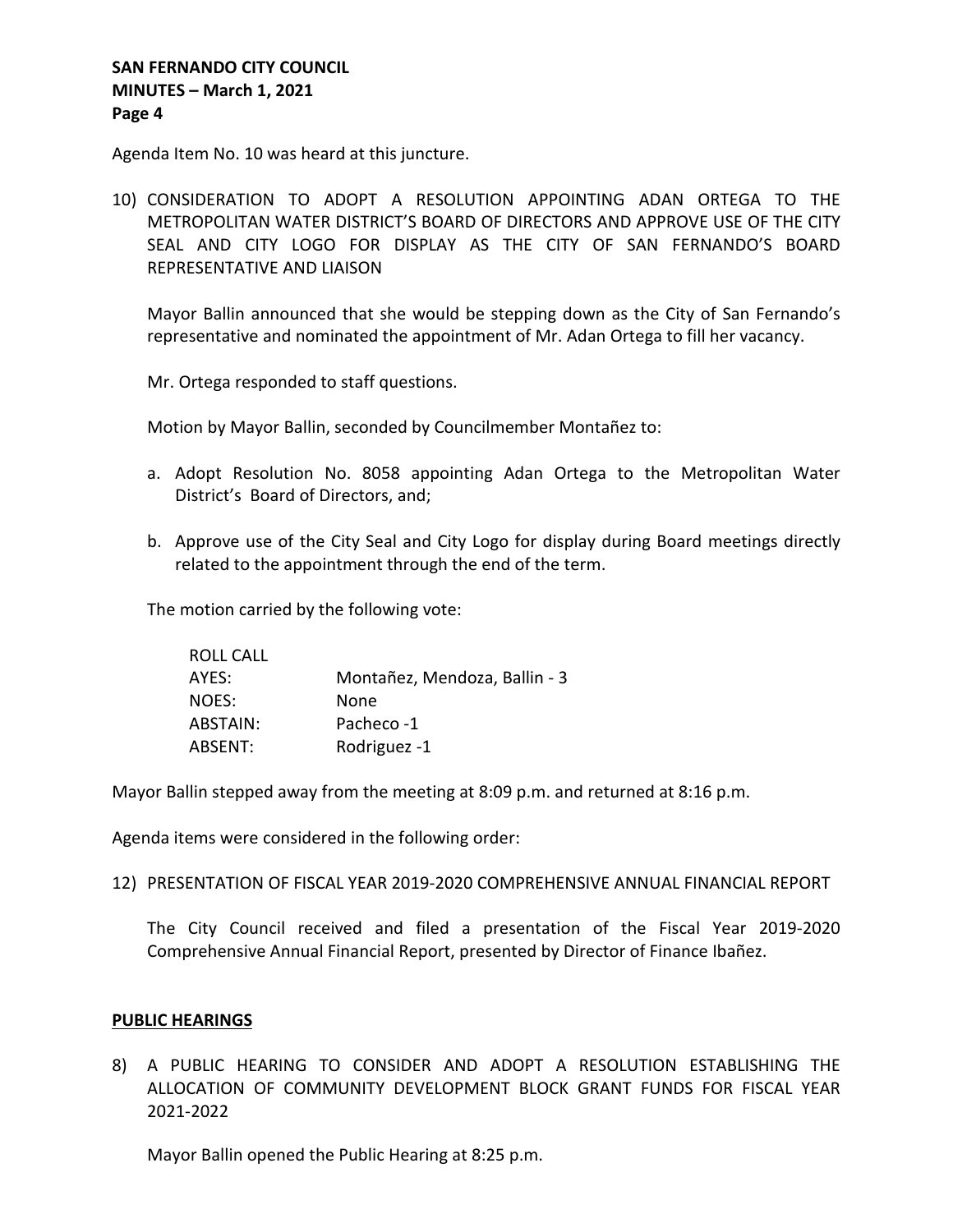City Manager Kimball presented the staff report and replied to questions from the City Council.

Mayor Ballin called for Public Comments, and there being none, Motion by Councilmember Montañez, seconded by Councilmember Pacheco to close the Public Hearing at 8:40 p.m. By consensus, the motion carried.

Motion by Councilmember Pacheco, seconded by Vice Mayor Mendoza to adopt Resolution No. 8060 approving the allocation of Community Development Block Grant Funds for Fiscal Year 2021-2022; and authorize the City Manager to submit documentation conveying the City Council's Resolution to the Los Angeles County Community Development Commission for approval.

The motion carried by the following vote:

| ROLL CALL |                                        |
|-----------|----------------------------------------|
| AYES:     | Pacheco, Montañez, Mendoza, Ballin - 3 |
| NOES:     | None                                   |
| ABSTAIN:  | <b>None</b>                            |
| ABSENT:   | Rodriguez -1                           |

#### **ADMINISTRATIVE REPORTS**

9) PRESENTATION AND UPDATE REGARDING COVID-19 RESPONSE EFFORTS

The City Council received and filed a presentation from staff related to the City's COVID-19 efforts.

10) CONSIDERATION TO APPROVE A BUSINESS TAX DELINQUENT FEE AMNESTY PROGRAM FOR SAN FERNANDO BUSINESSES IMPACTED BY COVID-19 AND THE STATE OF CALIFORNIA'S STAY-AT-HOME ORDERS

City Manager Kimball presented the staff report and responded to Councilmember questions.

Motion by Mayor Ballin, seconded by Vice Mayor Mendoza to establish a Business Tax Delinquent Fee Amnesty Program for businesses impacted by COVID-19 and the state's stay-at-home orders; adopt Resolution No. 8059 implementing the proposed Business Tax Delinquent Fee Amnesty Program; and authorize the City Manager to finalize and execute all documents related to the Business Tax Delinquent Fee Amnesty Program.

The motion carried by the following vote:

ROLL CALL

| NULL CALL |                                        |
|-----------|----------------------------------------|
| AYES:     | Pacheco, Montañez, Mendoza, Ballin - 3 |
| NOES:     | None                                   |
| ABSTAIN:  | None                                   |
| ABSENT:   | Rodriguez -1                           |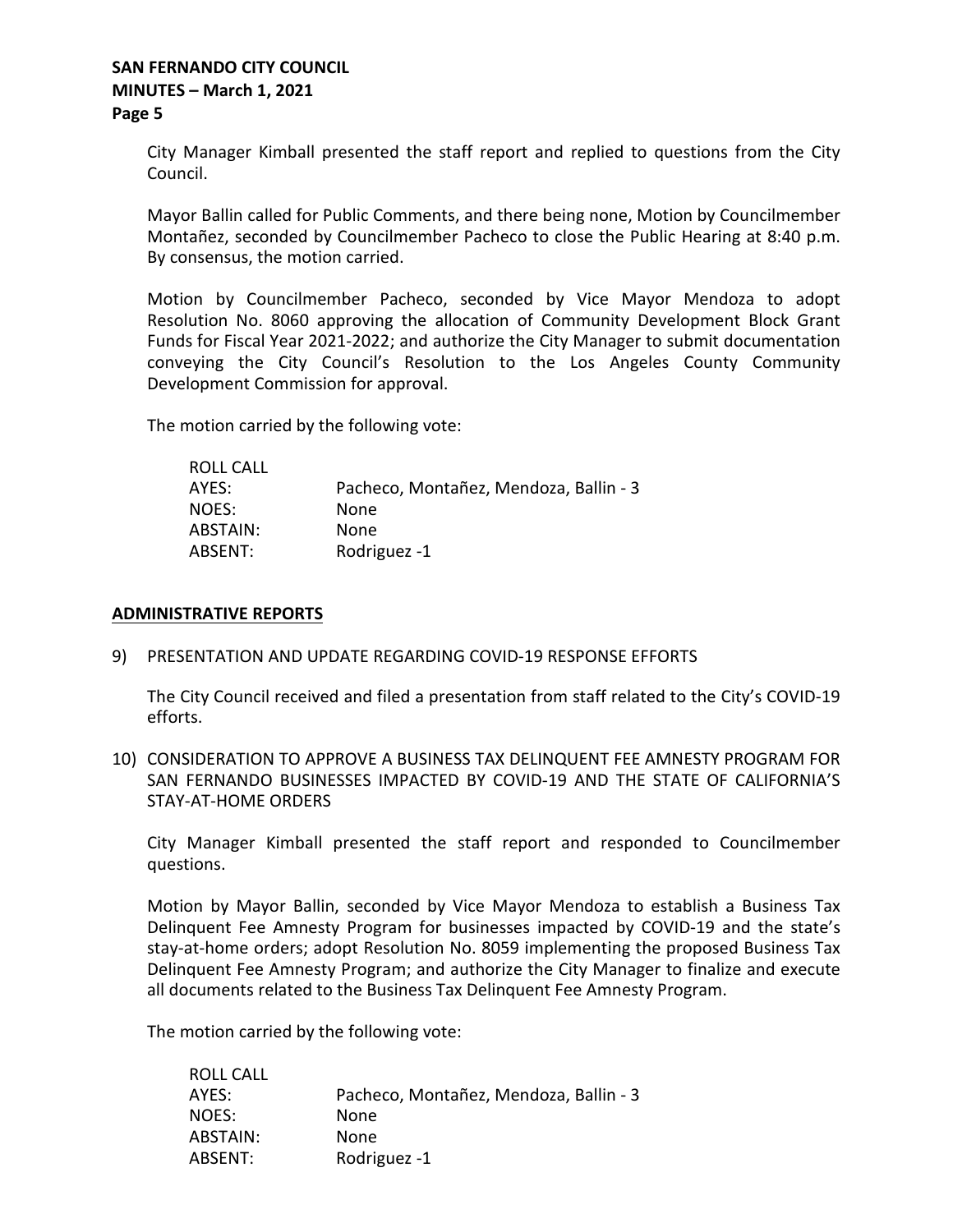#### 11) PRESENTATION OF RECENT CHANGES TO ACCESSORY DWELLING UNIT LAWS STATEWIDE

Deputy City Manager/Director of Community Development presented the staff report and replied to questions from Councilmembers.

Motion by Mayor Ballin, seconded by Councilmember Pecheco to form an Accessory Dwelling Unit (ADU) Ad Hoc Committee to research potential amendments to the City's municipal code regarding recent changes to ADU laws statewide; and to appoint Vice Mayor Mendoza and Councilmember Montañez to the committee.

The motion carried by the following vote:

| ROLL CALL |                                        |
|-----------|----------------------------------------|
| AYES:     | Pacheco, Montañez, Mendoza, Ballin - 3 |
| NOES:     | None                                   |
| ABSTAIN:  | None                                   |
| ABSENT:   | Rodriguez -1                           |

## **STAFF COMMUNICATION INCLUDING COMMISSION UPDATES**

Director of Recreation and Community Services Venegas mentioned the next Park, Wellness and Recreation Commission will hold their next meeting on March 9 and spoke about the Veteran's Recognition Banner Program design selection and reported an Ad Hoc committee was formed to review applications submitted for the Mural Program.

Director of Public Works Baumgardner reported having a meeting with the Safe and Active Streets Ad Hoc committee and mentioned priority street areas and guidance on community outreach recommendations were discussed.

Director of Finance Ibanez reported that the originally scheduled Measure "A" Town was reschedule to March 22, 2021 due to technical difficulties and mentioned the mid-year Budget review will be presented at the next City Council meeting.

City Clerk Fritz reported that the Education Commission will be meeting on March 30, 2021 to select scholarship recipients and the Student of the Month presentation is scheduled to be presented at the March 15, 2021 City Council meeting.

Deputy City Manager/Director of Community Development Hou mentioned that the next Planning and Preservation Commission meeting will be held on March 8 and the department is currently conducting Planning Intern and first round Community Preservation Officer interniews.

City Manger Kimball gave recognition to City Clerk Fritz for running a smooth virtual meeting considering the unusual number of public comment callers and reported that the mural located at 6N will remain until a new destination is chosen by the artist, Lalo Garcia.